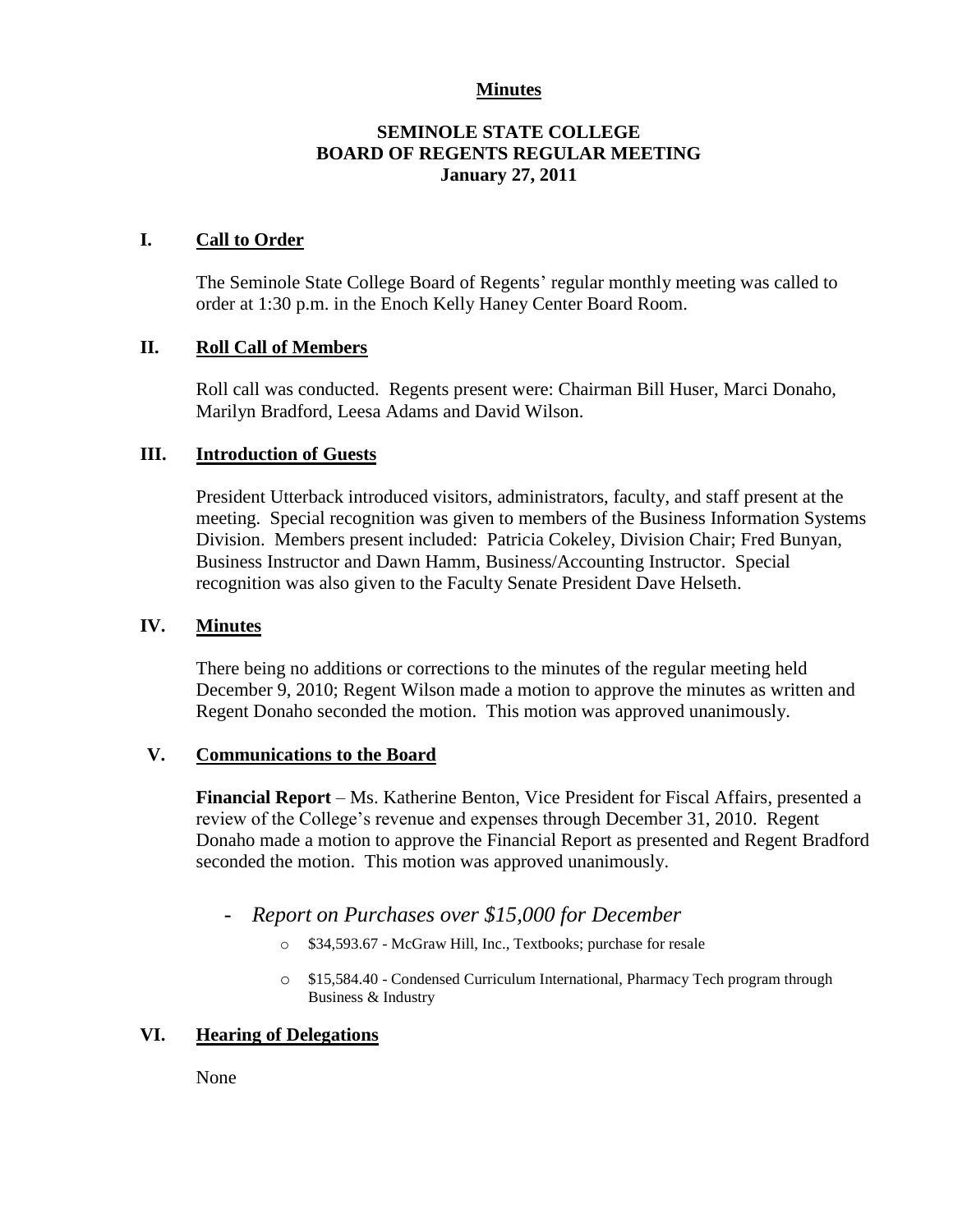**Minutes** SSC Board of Regents Regular Meeting January 27, 2011 Page 2

# **VII. President's Report**

President Utterback discussed items under the President's Report and the Business portion of the agenda by utilizing a PowerPoint presentation. (See enclosed copy of the PowerPoint presentation)

*Personnel Update* – President Utterback informed the Board that Brady Huston has been hired as an Assistant Baseball Coach, Wellness Instructor and Residence Hall Advisor.

*Regent Retirement –* President Utterback informed the Board members that Regent Bradford has announced her retirement from the Shawnee Public School system effective May/June 2011. President Utterback congratulated her.

*Campus Activities*– President Utterback told the Board members about several recent and upcoming campus activities. The annual Foundation Holiday Reception was held on December  $13<sup>th</sup>$  and raised over \$21,000. Seminole State College was recognized as one of the top 50 fastest growing community colleges in the nation by *Community College Week*. Funding for the Summer "Peek Into Engineering" Academy has been renewed for the upcoming summer. President Utterback spoke to the Wewoka Public School Faculty and Staff on January  $3<sup>rd</sup>$  as part of their in-service event. President Utterback and Larry Smith, RBRC Director attended and presented economic development information at the annual Shot Show held in Las Vegas, NV. Dr. Martin Luther King day was observed with a presentation by Ray Jordan, retired educator, football coach and athletic director. The Southeast Oklahoma Legislative Briefing hosted by the Oklahoma State Regents was held on January 18<sup>th</sup> at Krebs. President Utterback presented the Board with information about HB 1463 and SB 858. President Utterback and Dr. Tom Mills will be presenting at the American Association of Community Colleges annual conference in April. President Utterback informed the Board members that Higher Education Day at the Capitol will be held on February 22<sup>nd</sup> and invited members to attend. President Utterback informed the Board members that the Oklahoma Board of Nursing Newsletter showed that the SSC Nursing students had a NCLEX pass rate of 92% in 2009 which is above the state and national rate.

*Accomplishments* – President Utterback presented the Board with the 2010 Accomplishments document. He stated that this document reflects highlights of the past year. Each Vice President highlighted a few accomplishments in their area. President Utterback said he was hopeful that all faculty, staff and administration share pride in these accomplishments.

# **VIII. Business**

**Approval of Annual Contract with Ramona Munsell and Associates** – President Utterback presented the Board with a copy of a proposed contract with Ramona Munsell and Associates for consulting services. President Utterback told the Board that the services we receive from Ramona Munsell and Associates are invaluable for helping us apply for federal grants. President Utterback recommended approval of this contract.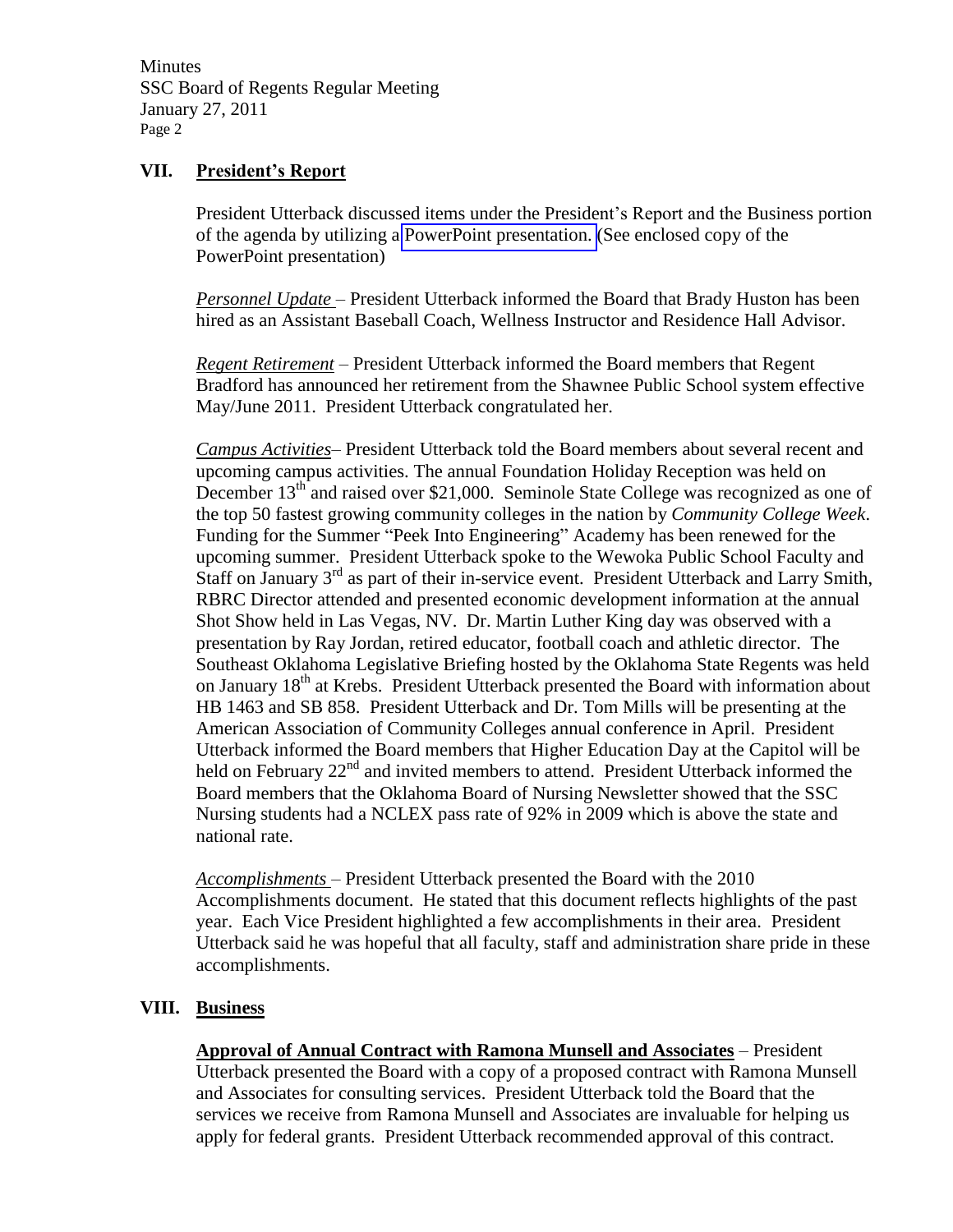**Minutes** SSC Board of Regents Regular Meeting January 27, 2011 Page 3

Regent Wilson made a motion to approve the annual contract with Ramona Munsell and Associates Consulting Services, Inc. and Regent Bradford seconded this motion. This motion was approved unanimously.

**Approval of Increase in Lab Course Fee –** President Utterback presented the Board with a memo from Katherine Benton, Vice President for Fiscal Affairs recommending approval of a \$5 per credit hour increase in the Lab Course Fee. The increase will help offset the cost increases in lab supplies and will only affect students who are taking lab courses. Regent Donaho made a motion to approve the increase to the Lab Course Fee by \$5 and Regent wilson seconded this motion. This motion was approved unanimously.

**Approval of Medical Laboratory Technician Fee –** President Utterback presented the Board with a memo from Katherine Benton, Vice President for Fiscal Affairs recommending approval of a \$10 per credit hour fee for Medical Laboratory Technician courses. This fee will help offset increases in equipment and operations and will only affect students who are taking MLT courses. Regent Wilson made a motion to approve the Medical Laboratory Technician Fee and Regent Donaho seconded this motion. This motion was approved unanimously.

**Approval of Hybrid Course Fee –** President Utterback presented the Board with a memo from Katherine Benton, Vice President for Fiscal Affairs recommending approval of a \$10 per course fee for hybrid courses. This fee will help alleviate the costs associated with course development and information technology support and will only affect students who are taking hybrid courses. Regent Bradford made a motion to approve the Hybrid Course Fee and Regent Donaho seconded this motion. This motion was approved unanimously.

**Approval of Electronic Access Fee –** President Utterback presented the Board with a memo from Katherine Benton, Vice President for Fiscal Affairs recommending approval of a \$5 per course fee for electronic academic access courses. This fee will help alleviate the costs associated with course development and information technology support. Regent Bradford made a motion to approve the Electronic Academic Access Fee and Regent Donaho seconded this motion. This motion was approved unanimously

**Motion to Enter into Executive Session** – President Utterback recommended that the Board enter into executive session to discuss the terms of his employment. Regent Bradford made a motion to enter into executive session and Wilson seconded this motion. This motion was approved unanimously.

**Motion to Enter into Open Session** – Chairman Huser recommended that the Board enter back into open session to present a motion on the items discussed in executive session. Regent Donaho made a motion to enter back into open session and Regent Wilson seconded this motion. This motion was approved unanimously.

**Consideration of Terms of Employment of Dr. James W. Utterback as President of Seminole State College** – Regent Bradford stated that the Board appreciates the service of Dr. Utterback's and his desire to continue to serve as President of Seminole State College. Regent Bradford made a motion to renew President Utterback's contract at the same level